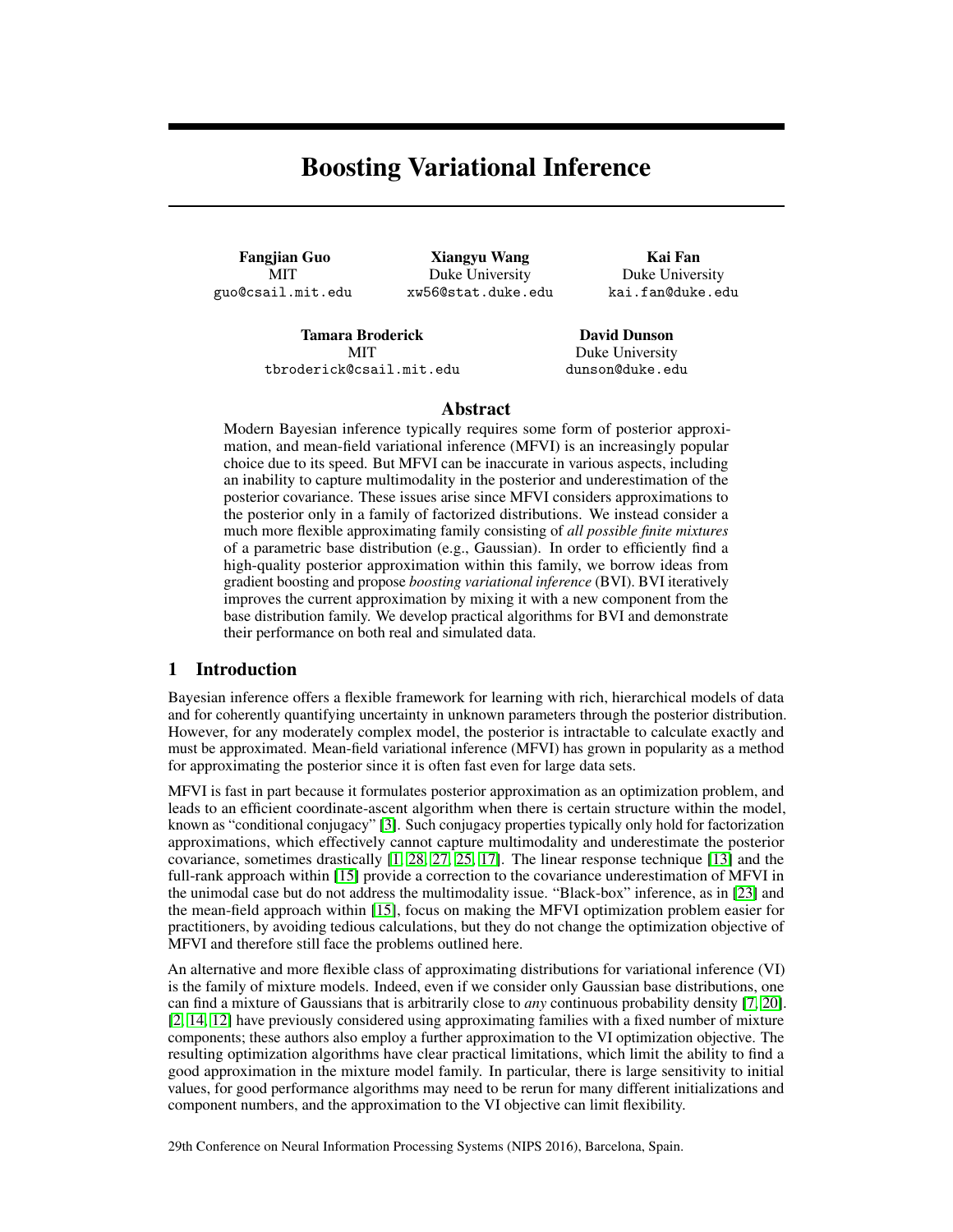As a much more effective algorithm, which automatically adapts the number of mixture components to the complexity of the posterior and increases approximation accuracy, we propose a novel approach inspired by boosting. We call our method *boosting variational inference* (BVI). BVI starts with a single-component approximation and proceeds to add a new mixture component at each step. Independent to our work, we notice that this idea is also considered by a concurrent paper [\[18\]](#page-4-11).

#### 2 Variational inference and Gaussian mixtures

Suppose we observe N data points, collected in the matrix  $X$  with N rows. A Bayesian model is specified through a prior  $\pi(\theta)$  and likelihood  $p(X|\theta)$ , yielding the posterior  $p(\theta|X) \propto \pi(\theta)p(X|\theta) =$ :  $f(\theta)$  by the Bayes Theorem, with  $\theta \in \mathbb{R}^D$ . While f is easy to evaluate, the normalizing constant  $p(X)$  involves an intractable integral, so an approximation is needed. The posterior  $p(\theta|X)$  is rarely used directly; rather, we would often like to report a mean, covariance, or other posterior functional  $\mathbb{E}_p g(\theta) = \int p(\theta|X)g(\theta)d\theta$  for some function g. E.g.,  $g(\theta) = \theta$  yields the posterior mean.

One approach to approximate the posterior is as follows. Choose a discrepancy  $D$  between distribution  $q(\theta)$  and the exact posterior  $p_X(\hat{\theta}) := p(\theta|X)$ . We assume  $D$  is non-negative and zero only when  $q = p_X$ . In general, though, the optimum  $\mathcal{D}^* := \inf_{q \in \mathcal{H}} \mathcal{D}(q, p_X)$  over some constrained family of distributions  $H$  may be strictly greater than zero. Roughly, we expect a larger  $H$  to yield a lower  $\mathcal{D}^*$  but at a higher computational cost. When  $\mathcal{D}(q, p_X) = \mathcal{D}_{KL}(q||p_X)$ , the Kullback-Leibler (KL) divergence between  $q$  and  $p<sub>X</sub>$ , this optimization problem is called *variational inference*. A particularly flexible choice for H is the family of *all finite mixtures*. More precisely, let  $h_{\phi}(\theta)$  be some parametric distribution over  $\theta$  with parameter  $\phi \in \Phi$ . E.g., for a Gaussian mixtures,  $h_{\phi}(\theta) = \mathcal{N}_{\mu,\Sigma}(\theta)$  with mean vector  $\mu$  and positive semidefinite covariance  $\Sigma$ . Let  $\Delta_k$  denote the (k-1)-dimensional simplex:  $\Delta_k = \{w \in \mathbb{R}^k : \sum_{j=1}^k w_j = 1 \& \forall j, w_j \ge 0\}.$  Then  $\mathcal{H}_k$  is the set of all k-component mixtures over these base distributions, and  $\mathcal{H}_{\infty}$  is the set of *all finite mixtures*, namely

$$
\mathcal{H}_k = \{ h : h(\boldsymbol{\theta}) = \sum_{j=1}^k w_j h_{\phi_j}(\boldsymbol{\theta}), w \in \Delta_k, \phi \in \Phi^k \}, \quad \mathcal{H}_\infty = \bigcup_{k=1}^\infty \mathcal{H}_k.
$$
 (1)

Our main contribution is to propose a novel algorithm for approximately solving this discrepancy minimization problem.

# 3 Boosting and Gradient Boosting

In general, reaching D<sup>∗</sup> may require an infinite mixture. We consider a greedy, incremental procedure, as in [\[29\]](#page-5-3), to approach  $\mathcal{D}^*$  with a sequence of finite mixtures  $q_1, q_2, \cdots$  for each  $q_t \in \mathcal{H}_t$ . The quality of approximation can be measured with the excess discrepancy  $\Delta \mathcal{D}(q_t) := \mathcal{D}(q_t, p_X) - \mathcal{D}^* \geq 0$ , and we would like  $\Delta \mathcal{D}(q_t) \to 0$ . Hence, given any  $\epsilon > 0$ , we can find a large enough t such that  $\Delta \mathcal{D}(q_t) \leq \epsilon$ . In particular, we start with a single base distribution  $q_1 = h_{\phi_1}$  for some  $\phi_1$ . Iteratively, at each step  $t = 2, 3, \ldots$ , let  $q_{t-1}$  be the approximation from the previous step. Form  $q_t$  by mixing a new base distribution  $h_t$  with weight  $\alpha_t \in [0, 1]$  together with  $q_{t-1}$  with weight  $(1 - \alpha_t)$ . This approach is called *greedy* [\[22,](#page-4-12) Ch. 4] if we choose (approximately) optimal base distribution  $h_t$  and weight  $\alpha_t$  at each step t:

<span id="page-1-0"></span>
$$
q_t = (1 - \alpha_t)q_{t-1} + \alpha_t h_t, \quad \mathcal{D}(q_t, p_X) \le \inf_{\phi \in \Phi, 0 \le \alpha \le 1} \mathcal{D}((1 - \alpha)q_{t-1} + \alpha h_\phi, p_X) + \epsilon_t, \quad (2)
$$

where we relax optimality to within some non-negative sequence  $\epsilon_t \searrow 0$ . At each step  $q_t$  remains normalized by construction and takes the form of a mixture of base distributions. The iterative updates are in the style of *boosting* or *greedy error minimization* [\[9,](#page-4-13) [8,](#page-4-14) [10,](#page-4-15) [16\]](#page-4-16). Under convexity and strong smoothness conditions on  $\mathcal{D}(\cdot, p_x)$ , *Theorem II.1* of [\[29\]](#page-5-3) guarantees that  $\Delta \mathcal{D}(q_t)$  converges to zero at rate  $O(1/t)$ . We will verify that KL divergence satisfies these conditions in Theorem [1.](#page-2-0)

**Gradient Boosting** Let  $\mathcal{D}(q) := \mathcal{D}(q, p_X)$  as a shorthand notation. Rather than jointly optimizing  $\mathcal{D}((1-\alpha_t)q_{t-1} + \alpha_th_t)$  over  $(\alpha_t, h_t)$ , which may be non-convex and difficult in general, we consider nearly optimal choices (cf. Eq. [\(2\)](#page-1-0)). We choose  $h_t$  first, in a gradient descent style, and then optimize the corresponding weight  $\alpha_t$ . For  $h_t$ , we follow gradient boosting [\[11\]](#page-4-17) and consider the *functional gradient*  $\nabla \mathcal{D}(q)$  at the current solution  $q = q_{t-1}$ . In what follows, we adopt the notation  $\langle g, h \rangle = \int g(\theta)h(\theta)d\theta$  and  $||h||_2^2 = \int h(\theta)^2 d\theta$ . When  $||h||_2 \approx 0$ , a Taylor expansion yields

<span id="page-1-1"></span>
$$
\mathcal{D}(q+h) = \mathcal{D}(q) + \langle g, h \rangle + o(||h||_2^2),\tag{3}
$$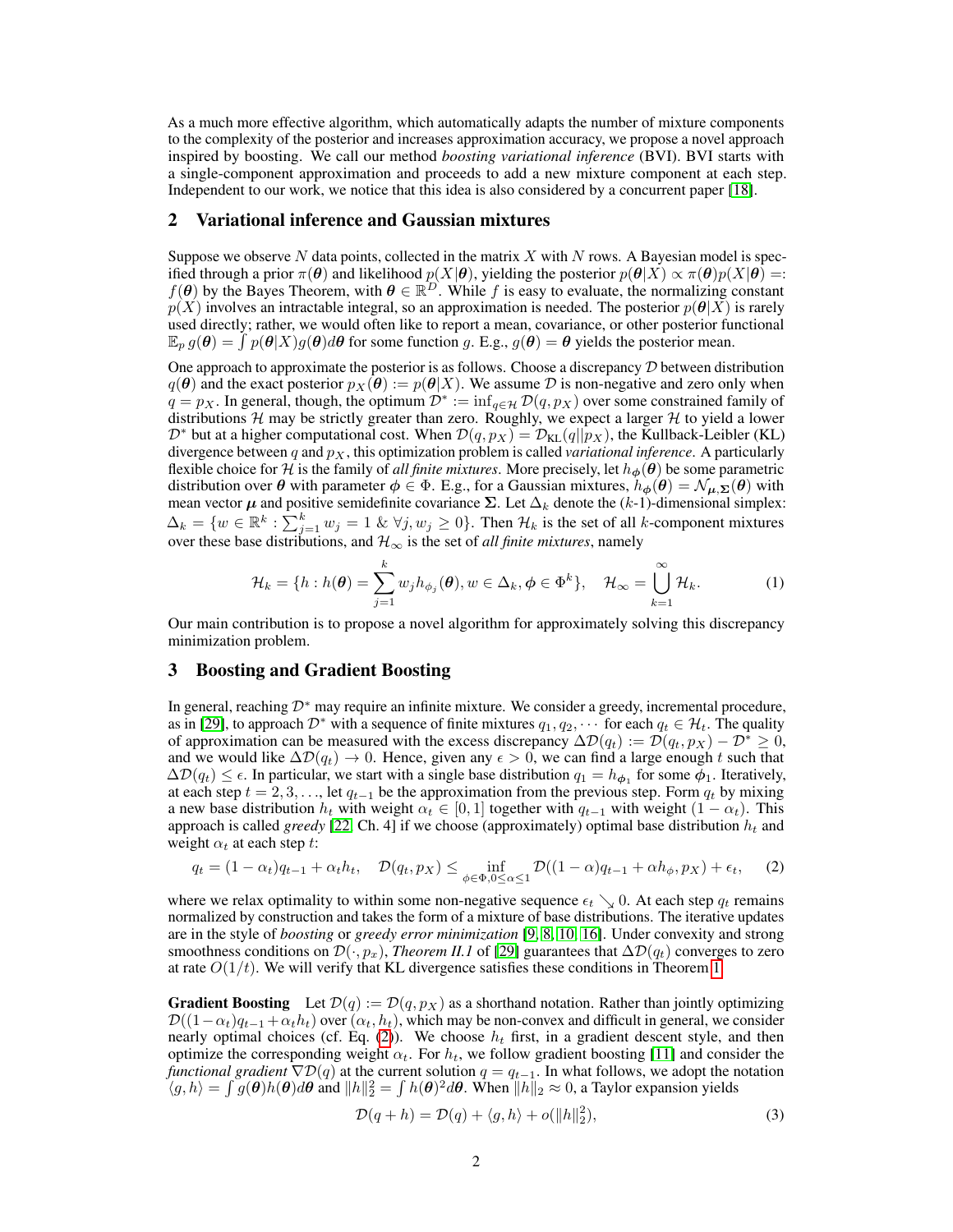where q is the functional gradient  $\nabla \mathcal{D}(q) := q(\boldsymbol{\theta})$ . We choose h to minimize the inner product in Eq. [\(3\)](#page-1-1); i.e., as in gradient descent, we choose h to "match the direction" of  $-\nabla \mathcal{D}(q)$ .

#### 4 Boosting Variational Inference

Boosting variational inference (BVI) applies the framework of the previous section with Kullback-Leibler (KL) divergence as the discrepancy measure. We first justify the choice of KL, and then present a two-stage multivariate Gaussian mixture boosting algorithm (Algorithm [1\)](#page-3-0) to stochastically decrease the excess discrepancy. In each iteration, it firstly identifies  $h_t$  with gradient boosting, and then solves for  $\alpha_t$ . The KL discrepancy measure is defined as

$$
\mathcal{D}(q, p_X) = \mathcal{D}_{\text{KL}}(q \| p_X) = \int q(\boldsymbol{\theta}) \log \frac{q(\boldsymbol{\theta})}{p_X(\boldsymbol{\theta})} d\boldsymbol{\theta} = \log p(X) + \int q(\boldsymbol{\theta}) \log \frac{q(\boldsymbol{\theta})}{f(\boldsymbol{\theta})} d\boldsymbol{\theta}.
$$
 (4)

By dropping the constant  $\log p(X)$ , an effective discrepancy (negative value of ELBO [\[3\]](#page-4-0)) can be defined as  $\tilde{\mathcal{D}}_{\text{KL}}(q) = \int q(\boldsymbol{\theta}) \log \frac{q(\boldsymbol{\theta})}{f(\boldsymbol{\theta})} d\boldsymbol{\theta}$ . The following theorem shows that KL satisfies the greedy boosting conditions [\[29,](#page-5-3) [22\]](#page-4-12) — under some additional assumptions (that may, e.g., hold on a bounded set). See Appendix [A](#page-6-0) for proof and discussions. This trivially implies that the conditions also hold for  $\tilde{\mathcal{D}}_{\text{KL}}(q)$ . See Appendix [C](#page-7-0) for a similar analysis of KL divergence in the other direction,  $\mathcal{D}(p_X || q)$ .

<span id="page-2-0"></span>Theorem 1. *Given densities*  $q_1, q_2$  *and true density* p, KL divergence is a convex functional, i.e., for *any*  $\alpha \in [0, 1]$  *satisfying* 

$$
\mathcal{D}_{KL}((1-\alpha)q_1 + \alpha q_2 \| p) \le (1-\alpha) \mathcal{D}_{KL}(q_1 \| p) + \alpha \mathcal{D}_{KL}(q_2 \| p). \tag{5}
$$

*If we further assume that densities are bounded*  $q_1(\theta), q_2(\theta) \ge a > 0$ , and denote the functional *gradient of KL at density* q as  $\nabla \mathcal{D}_{KL}(q) = \log q(\theta) - \log p(\theta)$ , then the KL divergence is also *strongly smooth, i.e., satisfying*

$$
\mathcal{D}_{KL}(q_2 \| p) - \mathcal{D}_{KL}(q_1 \| p) \leq \langle \nabla \mathcal{D}_{KL}(q_1 \| p), q_2 - q_1 \rangle + \frac{1}{a} \| q_2 - q_1 \|_2^2. \tag{6}
$$

Setting  $\alpha_t$  with Stochastic Newton For fixed  $h_t$ ,  $\tilde{\mathcal{D}}_{KL}$  is a *convex* function of  $\alpha_t$  (see [\(11\)](#page-6-1) in Appendix [B\)](#page-6-2). We can estimate both its first and second derivatives with Monte Carlo, by drawing samples from  $h_t$  and  $q_{t-1}$ . Then we can use a stochastic 2<sup>nd</sup>-order method, e.g., Newton's [\[5\]](#page-4-18), to solve  $\alpha_t$ . See Appendix [B](#page-6-2) for details.

**Setting**  $h_t$  with Laplacian Gradient Boosting Following the idea of Eq. [\(3\)](#page-1-1) for gradient boosting, we take the Taylor expansion of  $\tilde{\mathcal{D}}_{\text{KL}}(q_t)$  around  $\alpha_t \searrow 0$ 

$$
\tilde{\mathcal{D}}_{\text{KL}}(q_t) = \tilde{\mathcal{D}}_{\text{KL}}(q_{t-1}) + \alpha_t \langle h_t, \log \frac{q_{t-1}}{f} \rangle - \alpha_t \langle q_{t-1}, \log \frac{q_{t-1}}{f} \rangle + o(\alpha_t^2),\tag{7}
$$

which suggests minimizing  $\langle h_t, \log \frac{q_{t-1}}{f} \rangle$ , where  $\log \frac{q_{t-1}}{f}$  is the functional gradient  $\nabla \tilde{\mathcal{D}}_{\text{KL}}(q_{t-1})$ .

However, direct minimization of the inner product is ill-posed since  $h_t$  will degenerate to a point mass at the minimum of functional gradient. Instead, following the least square procedure of [\[11\]](#page-4-17), we "match the direction" in terms of  $l_2$  norm by  $\hat{h}_t = \arg \min_{h=h_{\phi},\lambda>0} ||\lambda h - \log(f/q_{t-1})||_2^2$ . Plugging in the optimal value for  $\lambda$ , and with some algebra the objective is identical to

<span id="page-2-2"></span><span id="page-2-1"></span>
$$
\hat{h}_t = \underset{h=h_{\phi}}{\arg \max} \mathbb{E}_{\boldsymbol{\theta} \sim h} \log(f(\boldsymbol{\theta})/q_{t-1}(\boldsymbol{\theta})) - 1/2 \cdot \log ||h||_2^2,
$$
\n(8)

where  $\log(f/q_{t-1})$  is effectively the *residual log-likelihood*. Ideally, when  $q_{t-1} \propto f$ , the residual should be flat; otherwise, its has peaks where posterior density is underestimated and basins where overestimated. For Gaussian family  $h_{\phi}(\theta) = \mathcal{N}_{\mu, \Sigma}(\theta)$ , [\(8\)](#page-2-1) becomes

$$
\hat{h}_{\mu_t, \Sigma_t} = \underset{\mu, \Sigma}{\arg \max} \mathbb{E}_{\boldsymbol{\theta} \sim \mathcal{N}_{\mu, \Sigma}} \log(f(\boldsymbol{\theta})/q_{t-1}(\boldsymbol{\theta})) + 1/4 \cdot \log |\Sigma|.
$$
 (9)

We notice that the log determinant term prevents degeneration. We therefore propose the following heuristic (Algorithm [1\)](#page-3-0) to efficiently optimize [\(9\)](#page-2-2): we approximately decompose the residual log(*f* /*q*<sub>t−1</sub>) into a constant plus a quadratic peak  $-\frac{1}{2}(\theta - \eta)^T S^{-1}(\theta - \eta)$  (i.e. *Laplacian approximation* to  $f/q_{t-1}$ ), and then [\(9\)](#page-2-2) becomes convex and solutions are in closed-form as  $\mu^* = \eta$ ,  $\Sigma^* = S/2$ , where  $\eta$  and  $S^{-1}$  can be solved numerically with any suitable optimization routine.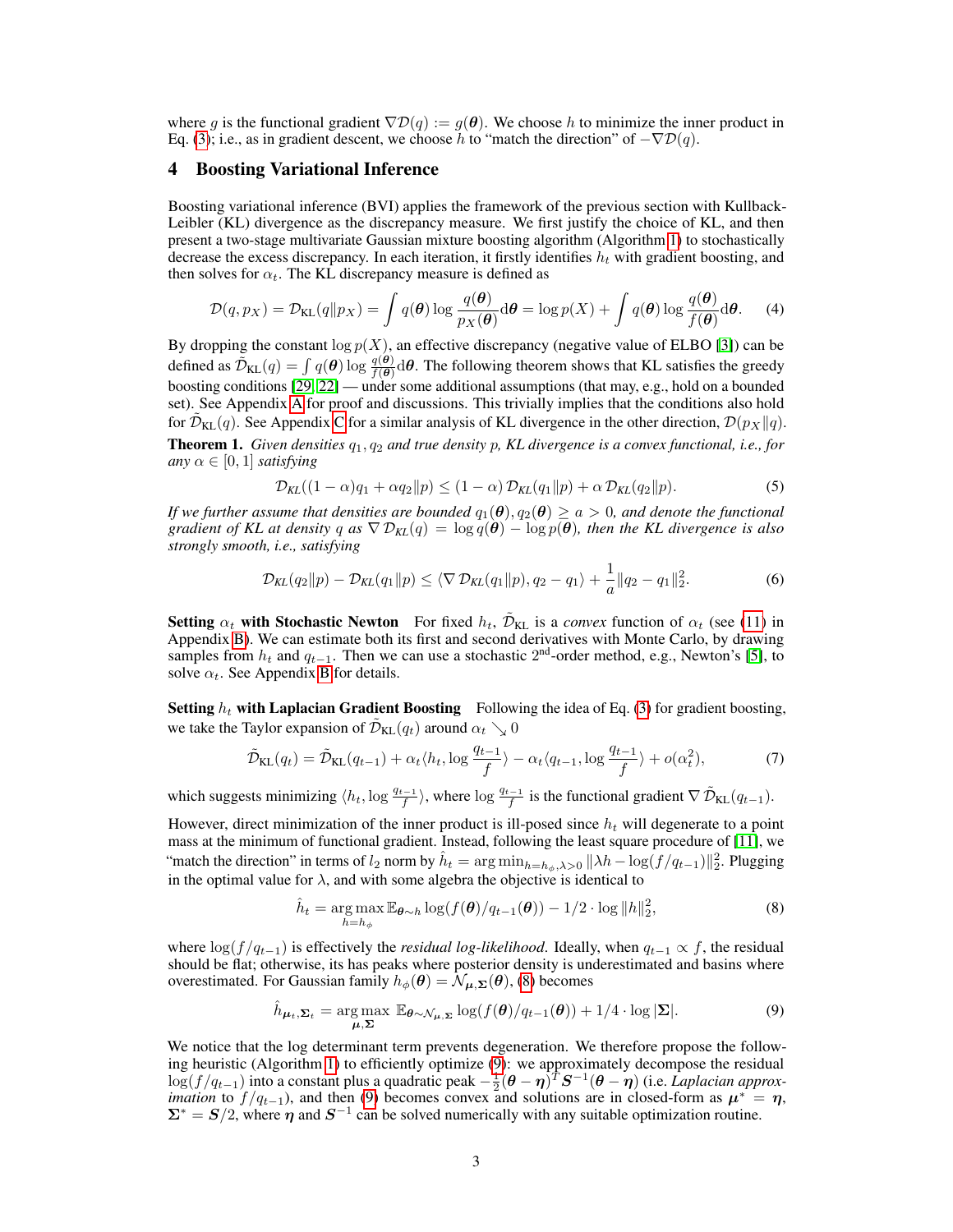<span id="page-3-0"></span>**Algorithm 1** Laplacian Gradient Boosting for Gaussian Base Family  $\mathcal{N}_{\mu,\Sigma}$ **Require:** evaluable product density of prior and likelihood  $f(\theta)$  for  $\theta \in \mathbb{R}^D$ Start with some initial approximation  $q_1 = \mathcal{N}_{\mu_1, \Sigma_1}$   $\triangleright$  e.g.  $q_1 = \mathcal{N}_{0, cI}$ for  $t = 2$  to  $T$  do  $\hat{\mu}_t \leftarrow \arg\min_{\theta} \log(q_{t-1}(\theta)/f(\theta))$  with an optimization routine initialized at  $\theta_0 \sim q_{t-1}$ .  $\bm{H}_t \leftarrow \text{Hessian}_{\bm{\theta} = \hat{\bm{\mu}}_t} \log(q_{t-1}(\bm{\theta})/f(\bm{\theta}))$  with numerical approximation  $\hat{\mathbf{\Sigma}}_t \leftarrow \bm{H}_t^{-1}/2$  and let  $\hat{h}_t(\bm{\theta}) = \mathcal{N}(\bm{\theta} | \hat{\bm{\mu}}_t, \hat{\bm{\Sigma}}_t)$  be the new component  $\hat{\alpha}_t \leftarrow \arg \min_{\alpha_t} \tilde{\mathcal{D}}_{KL}((1 - \alpha_t)q_{t-1} + \alpha_t \hat{h}_t)$  with Algorithm [2.](#page-7-1)  $\triangleright$  See Appendix [B](#page-6-2)  $q_t \leftarrow (1 - \hat{\alpha}_t) q_{t-1} + \hat{\alpha}_t \hat{h}_t.$  $\triangleright$  Boosting end for return  $q_t$ 

# 5 Experiments

In this section, we compare performance of BVI to MFVI with both toy and real-world data.

Toy Examples Figure [1](#page-3-1) highlights the ability of BVI (unlike MFVI) to capture (a) heavy tails (b) multimodality and (c) multivariate distributions. Figure [1](#page-3-1) (a) is a Cauchy density  $p_X(\theta) \propto \frac{1}{1+(\theta/2)^2}$ ; (b) is a mixture of univariate Gaussians with different locations and scales; (c) is a mixture of five 2D-Gaussians with random locations and covariances. We initialize with a Gaussian with very large (co)variance, and then run BVI for 50 iterations. Sequences  $(\alpha_t)_t$  and  $(\hat{\mathcal{D}}_{KL}(q_t, p))_t$  are shown in subplots. Since these distributions are non-conjugate, we run the *automatic variational inference* (ADVI) in *Stan* [\[15,](#page-4-4) [6\]](#page-4-19) to obtain results for MFVI (orange).



<span id="page-3-1"></span>Figure 1: Toy examples: (a) (heavy-tailed) Cauchy distribution (b) a mixture of four univariate Gaussians and (c) a mixture of five bivariate Gaussians with random means and covariances. Curves/contours are colored by blue (true), red (BVI), green (initial  $q_1$  in BVI) and orange (ADVI). Sequence of  $(\alpha_t)_t$  and Monte Carlo estimates of  $(\mathcal{D}_{KL}(q_t))_t$  are plotted against iteration in subplots.



<span id="page-3-2"></span>Figure 2: Estimated posterior mean and covariance for logistic regression (dashed: estimate = true).

Bayesian Logistic Regression We apply our algorithm to Bayesian logistic regression for the Nodal dataset [\[4\]](#page-4-20), consisting of  $N = 53$  observations of six predictors  $x_i$  (intercept included) and a binary response  $y_i \in \{-1, +1\}$ . The likelihood is  $\prod_{i=1}^N g(y_i \mathbf{x}_i^{\top} \boldsymbol{\beta})$ , where  $g(x) = (1 + e^{-x})^{-1}$  and we use the prior  $\beta \sim \mathcal{N}(0, I)$ . For reference, we show results from the Polya-Gamma sampler (an MCMC algorithm for logistic regression) using R package BayesLogit [\[21\]](#page-4-21) as the ground truth. We also compare the performance of BVI to MFVI (ADVI with *Stan*). As shown in Figure [2,](#page-3-2) while both methods capture the correct mean, BVI provides better estimates of the variance and, unlike MFVI, does not set the covariances to zero. We expect more dramatic differences in cases where MFVI yields biased estimates of the posterior means [\[26\]](#page-5-4) and cases where the posterior is multimodal. We plan to investigate these cases in future work.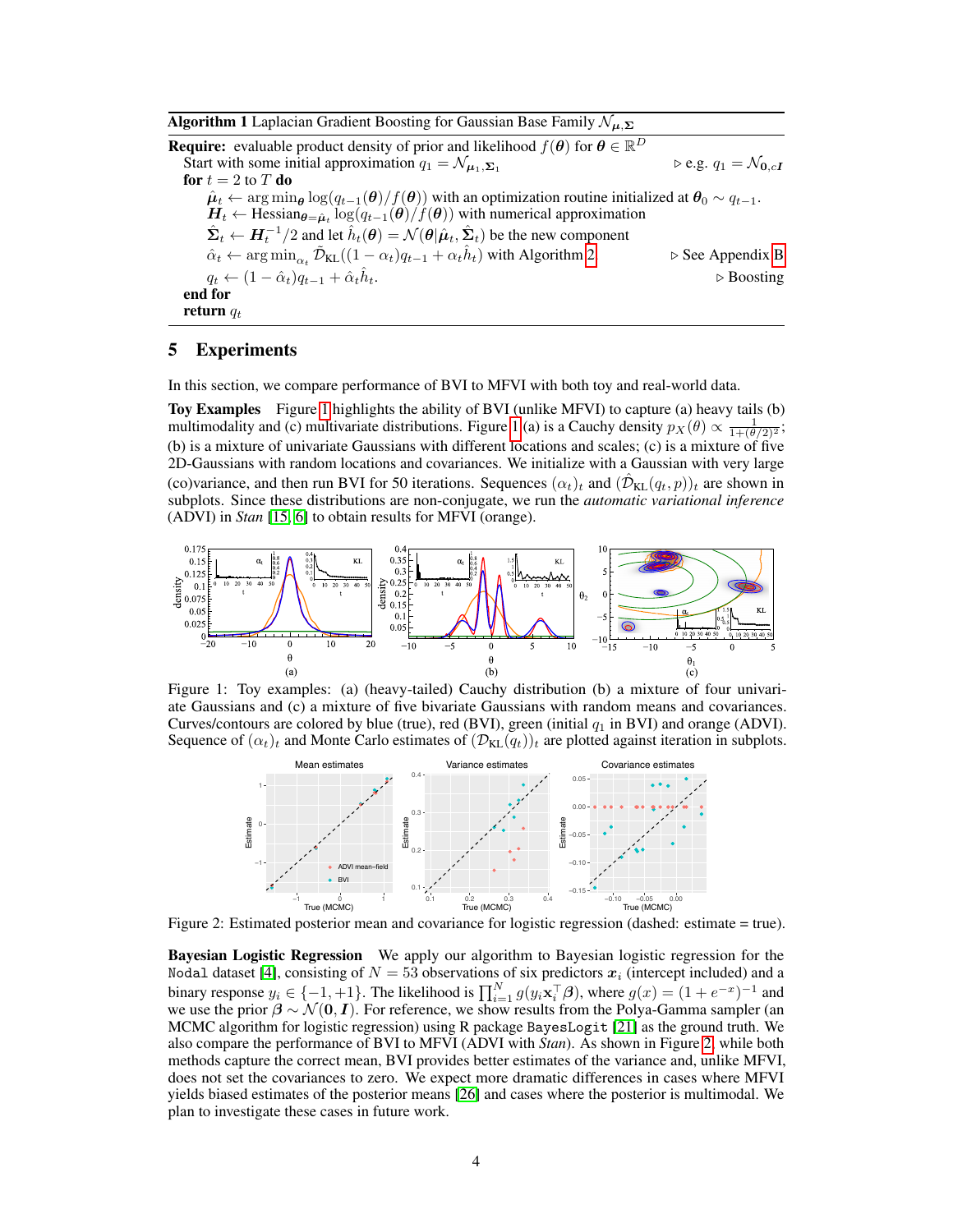#### References

- <span id="page-4-1"></span>[1] C. M. Bishop. *Pattern Recognition and Machine Learning*, chapter 10. Springer, New York, 2006.
- <span id="page-4-8"></span>[2] C. M. Bishop, N. Lawrence, T. Jaakkola, and M. I. Jordan. Approximating posterior distributions in belief networks using mixtures. In *Advances in Neural Information Processing Systems 10: Proceedings of the 1997 Conference*, volume 10, page 416, 1998.
- <span id="page-4-0"></span>[3] D. M. Blei, A. Kucukelbir, and J. D. McAuliffe. Variational inference: A review for statisticians. *arXiv preprint arXiv:1601.00670*, 2016.
- <span id="page-4-20"></span>[4] B. Brown. Prediction analyses for binary data. *Biostatistics Casebook*, pages 3–18, 1980.
- <span id="page-4-18"></span>[5] R. H. Byrd, S. Hansen, J. Nocedal, and Y. Singer. A stochastic quasi-newton method for large-scale optimization. *SIAM Journal on Optimization*, 26(2):1008–1031, 2016.
- <span id="page-4-19"></span>[6] B. Carpenter, A. Gelman, M. Hoffman, D. Lee, B. Goodrich, M. Betancourt, M. A. Brubaker, J. Guo, P. Li, and A. Riddell. Stan: A probabilistic programming language. *J Stat Softw*, 2016.
- <span id="page-4-6"></span>[7] V. A. Epanechnikov. Non-parametric estimation of a multivariate probability density. *Theory of Probability & Its Applications*, 14(1):153–158, 1969.
- <span id="page-4-14"></span>[8] Y. Freund, R. Schapire, and N. Abe. A short introduction to boosting. *Journal-Japanese Society For Artificial Intelligence*, 14(771-780):1612, 1999.
- <span id="page-4-13"></span>[9] Y. Freund and R. E. Schapire. A desicion-theoretic generalization of on-line learning and an application to boosting. In *European conference on computational learning theory*, pages 23–37. Springer, 1995.
- <span id="page-4-15"></span>[10] J. Friedman, T. Hastie, R. Tibshirani, et al. Additive logistic regression: a statistical view of boosting (with discussion and a rejoinder by the authors). *The annals of statistics*, 28(2):337–407, 2000.
- <span id="page-4-17"></span>[11] J. H. Friedman. Greedy function approximation: a gradient boosting machine. *Annals of statistics*, pages 1189–1232, 2001.
- <span id="page-4-10"></span>[12] S. Gershman, M. Hoffman, and D. Blei. Nonparametric variational inference. In *Proceedings of the 29th International Conference on Machine Learning*, pages 663–670, New York, NY, USA, 2012.
- <span id="page-4-3"></span>[13] R. J. Giordano, T. Broderick, and M. I. Jordan. Linear response methods for accurate covariance estimates from mean field variational bayes. In *Advances in Neural Information Processing Systems*, pages 1441– 1449, 2015.
- <span id="page-4-9"></span>[14] T. Jaakkola and M. I. Jordan. Improving the mean field approximation via the use of mixture distributions. In *Learning in graphical models*, pages 163–173. Springer, 1998.
- <span id="page-4-4"></span>[15] A. Kucukelbir, R. Ranganath, A. Gelman, and D. Blei. Automatic variational inference in stan. In *Advances in neural information processing systems*, pages 568–576, 2015.
- <span id="page-4-16"></span>[16] J. Q. Li and A. R. Barron. Mixture density estimation. In *Advances in neural information processing systems*, pages 279–285, 1999.
- <span id="page-4-2"></span>[17] D. J. C. MacKay. *Information Theory, Inference, and Learning Algorithms*, chapter 33. Cambridge University Press, 2003.
- <span id="page-4-11"></span>[18] A. C. Miller, N. Foti, and R. P. Adams. Variational boosting: Iteratively refining posterior approximations. *arXiv preprint arXiv:1611.06585*, 2016.
- <span id="page-4-22"></span>[19] T. Minka et al. Divergence measures and message passing. Technical report, Technical report, Microsoft Research, 2005.
- <span id="page-4-7"></span>[20] E. Parzen. On estimation of a probability density function and mode. *The annals of mathematical statistics*, 33(3):1065–1076, 1962.
- <span id="page-4-21"></span>[21] N. G. Polson, J. G. Scott, and J. Windle. Bayesian inference for logistic models using pólya–gamma latent variables. *Journal of the American Statistical Association*, 108(504):1339–1349, 2013.
- <span id="page-4-12"></span>[22] A. Rakhlin. *Applications of empirical processes in learning theory: algorithmic stability and generalization bounds*. PhD thesis, Massachusetts Institute of Technology, 2006.
- <span id="page-4-5"></span>[23] R. Ranganath, S. Gerrish, and D. M. Blei. Black box variational inference. In *AISTATS*, pages 814–822, 2014.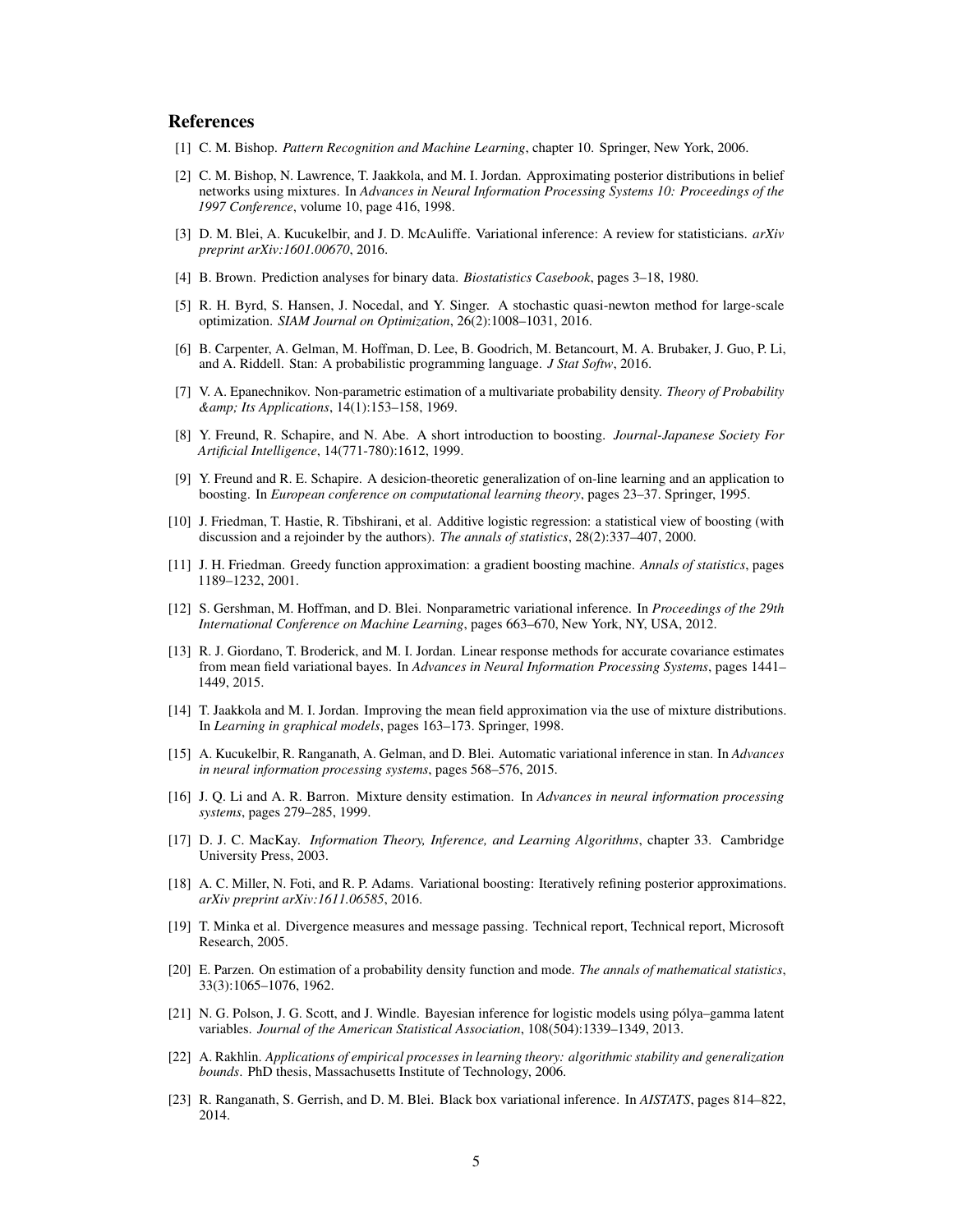- <span id="page-5-5"></span>[24] H. Robbins and S. Monro. A stochastic approximation method. *The Annals of Mathematical Statistics*, pages 400–407, 1951.
- <span id="page-5-2"></span>[25] H. Rue, S. Martino, and N. Chopin. Approximate Bayesian inference for latent Gaussian models by using integrated nested Laplace approximations. *Journal of the Royal Statistical Society: Series B (statistical methodology)*, 71(2):319–392, 2009.
- <span id="page-5-4"></span>[26] R. E. Turner and M. Sahani. Two problems with variational expectation maximisation for time-series models. In *Workshop on Inference and Estimation in Probabilistic Time-Series Models*, volume 2, 2008.
- <span id="page-5-1"></span>[27] R. E. Turner and M. Sahani. Two problems with variational expectation maximisation for time-series models. In D. Barber, A. T. Cemgil, and S. Chiappa, editors, *Bayesian Time Series Models*. Cambridge University Press, 2011.
- <span id="page-5-0"></span>[28] B. Wang and M. Titterington. Inadequacy of interval estimates corresponding to variational Bayesian approximations. In *Workshop on Artificial Intelligence and Statistics*, pages 373–380, 2004.
- <span id="page-5-3"></span>[29] T. Zhang. Sequential greedy approximation for certain convex optimization problems. *IEEE Transactions on Information Theory*, 49(3):682–691, 2003.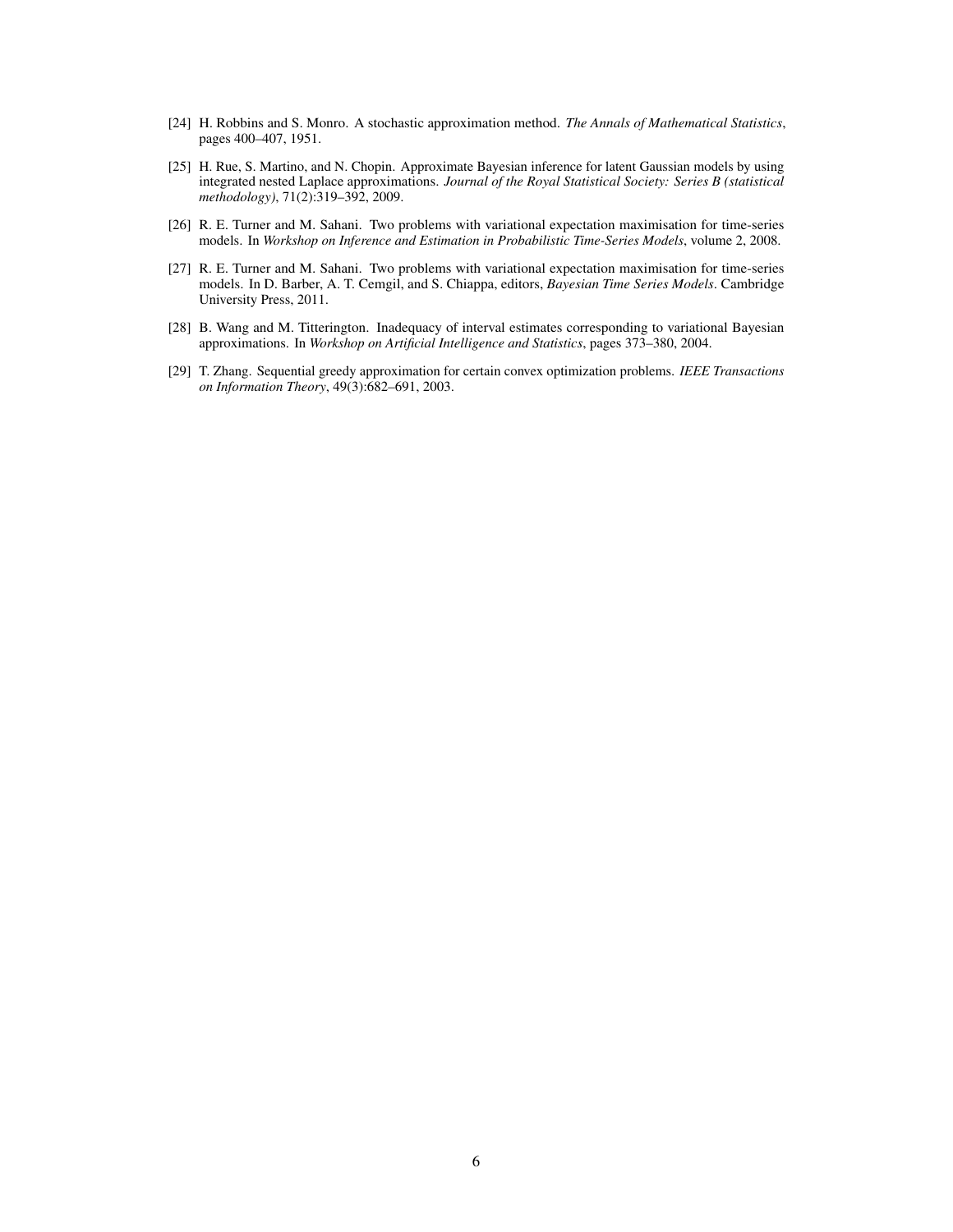# Appendices

### <span id="page-6-0"></span>A Proof of Theorem 1

*Proof.* For any densities  $q_1, q_2$  and  $\alpha \in [0, 1]$ , we have the convexity from

$$
\mathcal{D}_{\text{KL}}((1-\alpha)q_1 + \alpha q_2 \| p) = (1-\alpha) \int q_1 \log \frac{(1-\alpha)q_1 + \alpha q_2}{p} d\theta + \alpha \int q_2 \log \frac{(1-\alpha)q_1 + \alpha q_2}{p} d\theta
$$
  
\n
$$
= (1-\alpha) \int q_1 \log \frac{q_1[1+\alpha(q_2/q_1-1)]}{p} d\theta + \alpha \int q_2 \log \frac{q_2[1+(1-\alpha)(q_1/q_2-1)]}{p} d\theta
$$
  
\n
$$
= (1-\alpha) \int q_1 \log \frac{q_1}{p} d\theta + \alpha \int q_2 \log \frac{q_2}{p} d\theta + (1-\alpha) \int q_1 \log[1+\alpha(q_2/q_1-1)] d\theta
$$
  
\n
$$
+ \alpha \int q_2 \log[1+(1-\alpha)(q_1/q_2-1)] d\theta
$$
  
\n
$$
\leq (1-\alpha) \mathcal{D}_{\text{KL}}(q_1 \| p) + \alpha \mathcal{D}_{\text{KL}}(q_2 \| p) + (1-\alpha) \int \alpha(q_2-q_1) d\theta + \alpha \int (1-\alpha)(q_1-q_2) d\theta
$$
  
\n
$$
\leq (1-\alpha) \mathcal{D}_{\text{KL}}(q_1 \| p) + \alpha \mathcal{D}_{\text{KL}}(q_2 \| p),
$$

 $\Box$ 

where we have used  $\log(1+x) \leq x$  and  $\int (q_2 - q_1) d\theta = 0$ .

Let  $h = q_2 - q_1$ , then we have  $\int h(\theta) d\theta = \int (q_2 - q_1) d\theta = 0$ . Again, using the inequality  $log(1 + x) \leq x$ , we have the strong smoothness from

$$
\mathcal{D}_{\text{KL}}(q_1 + h \| p) - \mathcal{D}_{\text{KL}}(q_1 \| p) = \langle q_1 + h, \log(q_1 + h) \rangle - \langle q_1, \log q_1 \rangle - \langle h, \log p \rangle
$$
  
\n
$$
\leq \langle q_1 + h, \frac{h}{q_1} + \log q_1 \rangle - \langle q_1, \log q_1 \rangle - \langle h, \log p \rangle
$$
  
\n
$$
= \langle h, \log q_1 \rangle + \langle h, \frac{h}{q_1} \rangle - \langle h, \log p \rangle
$$
  
\n
$$
\leq \langle \log q_1 - \log p, h \rangle + \frac{1}{a} ||h||_2^2,
$$

where in the last step we used the assumption that  $q_1, q_2 \ge a > 0$ .

Note that here we assume that densities are lower-bounded by  $a > 0$ . While this may seem unrealistic for some densities, this is a technical requirement to ensure that the discrepancy is "smooth" enough so that greedy boosting can be applied. For densities on  $\mathbb{R}^D$  that do not have a lower bound, we suggest consider approximation within  $(1-\epsilon)$  of probability mass. In particular, consider a closed set  $\Theta \subset \mathbb{R}^D$  such that  $\int_{\Theta} p_x(\theta) d\theta = (1 - \epsilon)$  for a small  $\epsilon > 0$ . Then we can use the smallest density in Θ as a lower bound.

#### <span id="page-6-2"></span>B Stochastic Newton's Algorithm for Solving Mixing Weights

Fixing  $h_t$ , by taking derivatives of effective discrepancy with respect to  $\alpha_t$ , we have

<span id="page-6-1"></span>
$$
\frac{\partial \tilde{\mathcal{D}}_{\text{KL}}(q_t)}{\partial \alpha_t} = \int (h_t - q_{t-1}) \log \frac{(1 - \alpha_t) q_{t-1} + \alpha_t h_t}{f} d\theta = \underset{\boldsymbol{\theta} \sim h_t}{\mathbb{E}} \gamma_{\alpha_t}(\boldsymbol{\theta}) - \underset{\boldsymbol{\theta} \sim q_{t-1}}{\mathbb{E}} \gamma_{\alpha_t}(\boldsymbol{\theta}), \quad (10)
$$

$$
\frac{\partial^2 \tilde{\mathcal{D}}_{KL}(q_t)}{\partial \alpha_t^2} = \int \frac{(h_t - q_{t-1})^2}{(1 - \alpha_t)q_{t-1} + \alpha_t h_t} d\boldsymbol{\theta} = \mathbb{E}_{\boldsymbol{\theta} \sim h_t} \eta_{\alpha_t}(\boldsymbol{\theta}) - \mathbb{E}_{\boldsymbol{\theta} \sim q_{t-1}} \eta_{\alpha_t}(\boldsymbol{\theta}) \ge 0, \qquad (11)
$$

where  $\gamma_{\alpha_t}$  and  $\eta_{\alpha_t}$  are evaluable functions of  $\theta$  and  $\alpha_t$  given below in Algorithm [2.](#page-7-1) Because the first and second derivatives are stochastically estimated instead of exact, to ensure convergence we use a decaying sequence of step sizes  $b/k$  in Algorithm [2](#page-7-1) that satisfy the Robbins-Monro conditions [\[5,](#page-4-18) [24\]](#page-5-5).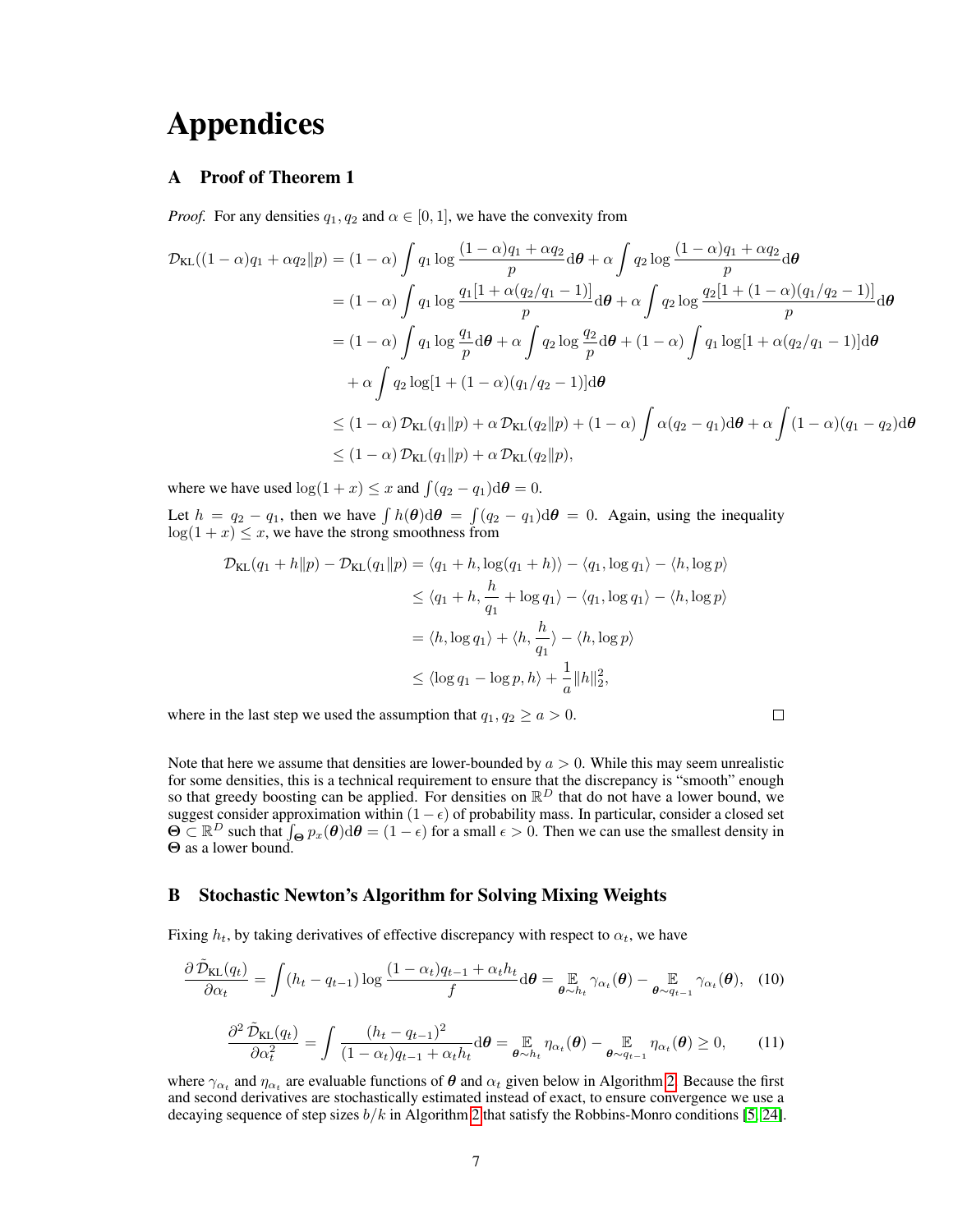#### Algorithm 2 Stochastic Newton's

<span id="page-7-1"></span>**Require:** current approximation  $q_{t-1}(\theta)$ , new component  $h_t(\theta)$ , product density of prior and likelihood  $f(\theta)$ , Monte Carlo sample size n, initial step size  $b > 0$ Initialize  $k \leftarrow 0$ ,  $\alpha_t \leftarrow 0$ Independently draw  $\{\theta_i^{(h)}\} \sim h_t$  and  $\{\theta_i^{(q)}\} \sim q_{t-1}$  for  $i = 1, \cdots, n$ while  $\alpha_t$  not convergent do Compute  $\hat{\mathcal{D}}'_{\text{KL}} = \frac{1}{n} \sum_{i} (\gamma_{\alpha_t}(\theta_i^{(h)}) - \gamma_{\alpha_t}(\theta_i^{(q)}))$  with  $\gamma_{\alpha_t}(\theta) = \log \frac{(1-\alpha_t)q_{t-1}(\theta) + \alpha_t h_t(\theta)}{f(\theta)}$ Compute  $\hat{\mathcal{D}}''_{\text{KL}} = \frac{1}{n} \sum_i (\eta \alpha_t(\boldsymbol{\theta}_i^{(h)}) - \eta \alpha_t(\boldsymbol{\theta}_i^{(q)}))$  with  $\eta_{\alpha_t}(\boldsymbol{\theta}) = \frac{h_t(\boldsymbol{\theta}) - q_{t-1}(\boldsymbol{\theta})}{(1 - \alpha_t)q_{t-1}(\boldsymbol{\theta}) + \alpha_t h_t(\boldsymbol{\theta})}$  $k \leftarrow k + 1, \alpha_t \leftarrow \alpha_t - (b/k) \hat{\mathcal{D}}'_{\text{KL}} / \hat{\mathcal{D}}''_{\text{KL}}$ end while

#### <span id="page-7-0"></span>C BVI with KL Divergence in the Alternative Direction

KL divergence is asymmetric and can be written in two directions [\[19\]](#page-4-22):  $\mathcal{D}_{KL}(q_t||p_X)$  and  $\mathcal{D}_{KL}(p_X||q_t)$ . We have discussed BVI algorithm in the main text based on the "exclusive" direction  $\mathcal{D}_{KL}(q_t||p_X)$ ; in this Appendix, we show that a similar algorithm can be derived with the alternative direction, namely the "inclusive" direction

$$
\mathcal{D}_{\text{KL}}(p_X \| q_t) = \int p_X(\boldsymbol{\theta}) \log \frac{p_X(\boldsymbol{\theta})}{q_t(\boldsymbol{\theta})} d\boldsymbol{\theta} = \int p_X(\boldsymbol{\theta}) \log p_X(\boldsymbol{\theta}) d\boldsymbol{\theta} - c \int f(\boldsymbol{\theta}) \log q_t(\boldsymbol{\theta}) d\boldsymbol{\theta}.
$$
 (12)

Here  $c > 0$  is the normalizing constant. Hence, by dropping constants that do not involve  $q_t$ , we can similarly define an effective discrepancy as

$$
\tilde{\mathcal{D}}_{kl}(q) = -\int f(\boldsymbol{\theta}) \log q(\boldsymbol{\theta}) d\boldsymbol{\theta}, \qquad (13)
$$

where we use lower-case italic subscript *kl* to distinguish it from the previous KL divergence. Fixing  $p_X$ , we will use the notation  $\mathcal{D}_{kl}(q) := \mathcal{D}_{KL}(p_X||q)$ .

Before proceeding to the derivation of algorithm, we firstly show that  $\mathcal{D}_{KL}(p_X||q_t)$  also satisfies the regularity conditions required by greedy boosting.

**Lemma 1.**  $\mathcal{D}_{KL}(p||q)$  *is a convex functional of q, i.e., given densities*  $p, q_1, q_2$ *, it holds that* 

$$
\mathcal{D}_{KL}(p||(1-\alpha)q_1 + \alpha q_2) \le (1-\alpha)\mathcal{D}_{KL}(p||q_1) + \alpha \mathcal{D}_{KL}(p||q_2)
$$
\n(14)

*for all*  $\alpha \in [0, 1]$ *.* 

*Proof.* For any  $\alpha \in [0, 1]$ , by Jensen's inequality,

$$
\log[(1-\alpha)q_1 + \alpha q_2] \ge (1-\alpha)\log q_1 + \alpha \log q_2.
$$

Then it directly follows that

$$
\mathcal{D}_{\text{KL}}(p||(1-\alpha)q_1 + \alpha q_2) \le (1-\alpha)\mathcal{D}_{\text{KL}}(p||q_1) + \alpha \mathcal{D}_{\text{KL}}(p||q_2).
$$

Another condition required by boosting framework of [\[29\]](#page-5-3) is strong smoothness. It has been shown that for  $\mathcal{D}_{KL}(p||q)$  to satisfy strong smoothness, it suffices to require an upper bound on the log ratio of base family densities [\[16\]](#page-4-16) [\[22,](#page-4-12) Chapter 4]:

$$
a = \sup_{\substack{q_1, q_2 \in \{h_\phi : \phi \in \Phi\}, \\ \theta \in \mathbb{R}^D}} \log \frac{q_1(\theta)}{q_2(\theta)} < +\infty.
$$
 (15)

This condition might be translated to constraints on the parameter space Φ.